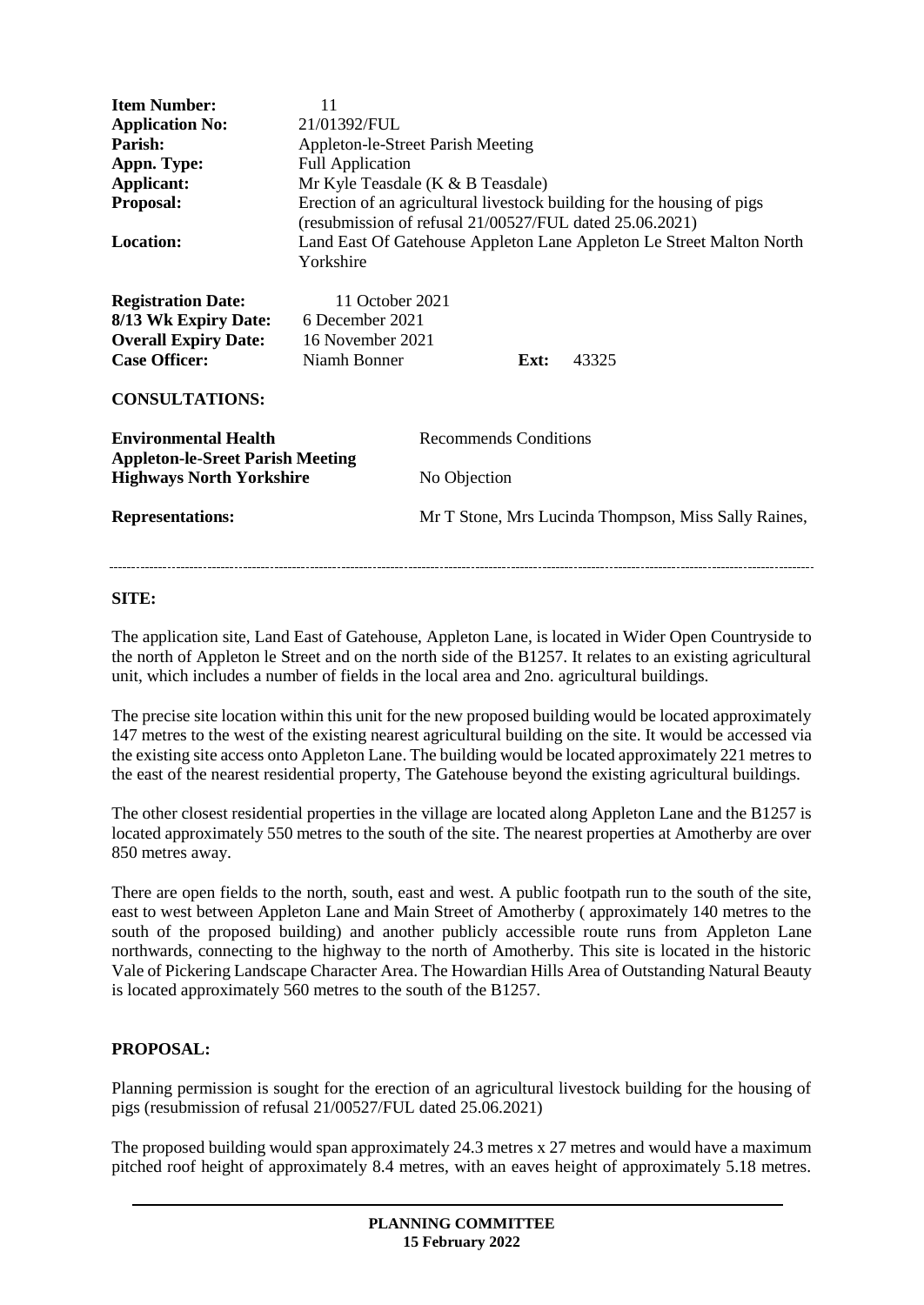This would incorporate low concrete panels to 1.5 metres, with traditional Yorkshire Boarding to the east and west elevation, with green steel profile sheeting to the north and south elevation. The roof would be completed with grey cement fibre roof panels. Storage tanks for feed and water would be provided to the southern elevation of the building. Three openings would be present in the western elevation.

At the request of the Environmental Health Officer, a concrete area has been shown to the south of the site, to assist in the loading/unloading of stock. This was not considered necessary to readvertised as this was in the original red line of the proposed development and is considered related to the original description.

The Applicant took the opportunity to put forward additional supporting information on the 15th June 2021 as part of the previous application which has been resubmitted as part of this application. This notes: "*Currently our father farms the farm himself but as he gets older he will need further help to do the farm work, me and/or my brother are in the position to do this. However the farm currently cannot support two or more people's living so the extra income created by the weaner growing unit will help with this thus creating another job and a great investment for the future. It would also help us through the uncertain times farming in the UK is already going through and in the near future following Brexit and corona virus.*

*Weaner pigs are small 8-12 kilo on arrival and are grown only to around 35 kilo before leaving the farm, they are bedded in deep straw and do not create smells and noise like older fattening pigs would do as they are not at the age where they will produce excessive amounts of muck and are not mature enough to want to fight. A slight smell may be made when mucking and washing out every 10 weeks but no more than when we already cart and spread pig muck onto the farm from another unit. In advance to this no muck will be led onto the farm from elsewhere anymore because of the new unit and no straw will have to be led off the farm which is done at the moment in a straw for muck deal with another local pig unit. This will result in even less tractor related traffic up and down the lane.*

*Traffic has been deemed not a problem by the highways due to the small amount of new traffic it will cause.*

*From the position of where we are wanting to build the shed it is clear we have thought about closest neighbours welfare to our best, and cannot see why it would be a problem as it is some 220m from the closest building and is blocked by 2 other farm buildings in terms of sight and noise reduction. We also cannot understand why it is an issue as there are livestock sheds only 160m from the gatehouse property in the other direction which is far closer than we intend to build.*

*It has been mentioned that the building will be built in an open area of countryside which goes against certain planning rules; as mentioned this is to keep it as far away from any public and neighbours as possible. If the sight of the building is seen as an issue we are totally happy to allow hedgerows to grow and/or plant trees and more hedges to cover the building in time. It's is only 17 foot tall so it is shorter than existing buildings on the farm.*

*If the building was not to go ahead the farm would have to seek another way to make the extra income from options such as outdoor pigs which are far less pleasant but do not require any permissions to do so. I would like to think that you would agree that the project is better contained in a shed rather than across the fields we already own.*

*All in all the weaner unit is a great investment opportunity for two aspiring young farmers in an industry that is hard to get into and is shouting out for young people to get involved, it would create good local economy and puts local produce into the market."*

Previously submitted information dated 17th May 2021 also noted the following in relation to associated journeys:

*"One staff visit each day to feed and check on stock. Feed wagon delivery is twice every 10 weeks (automated feed system) New pigs delivered every 11/12 weeks Collection of pigs every 10/11 weeks*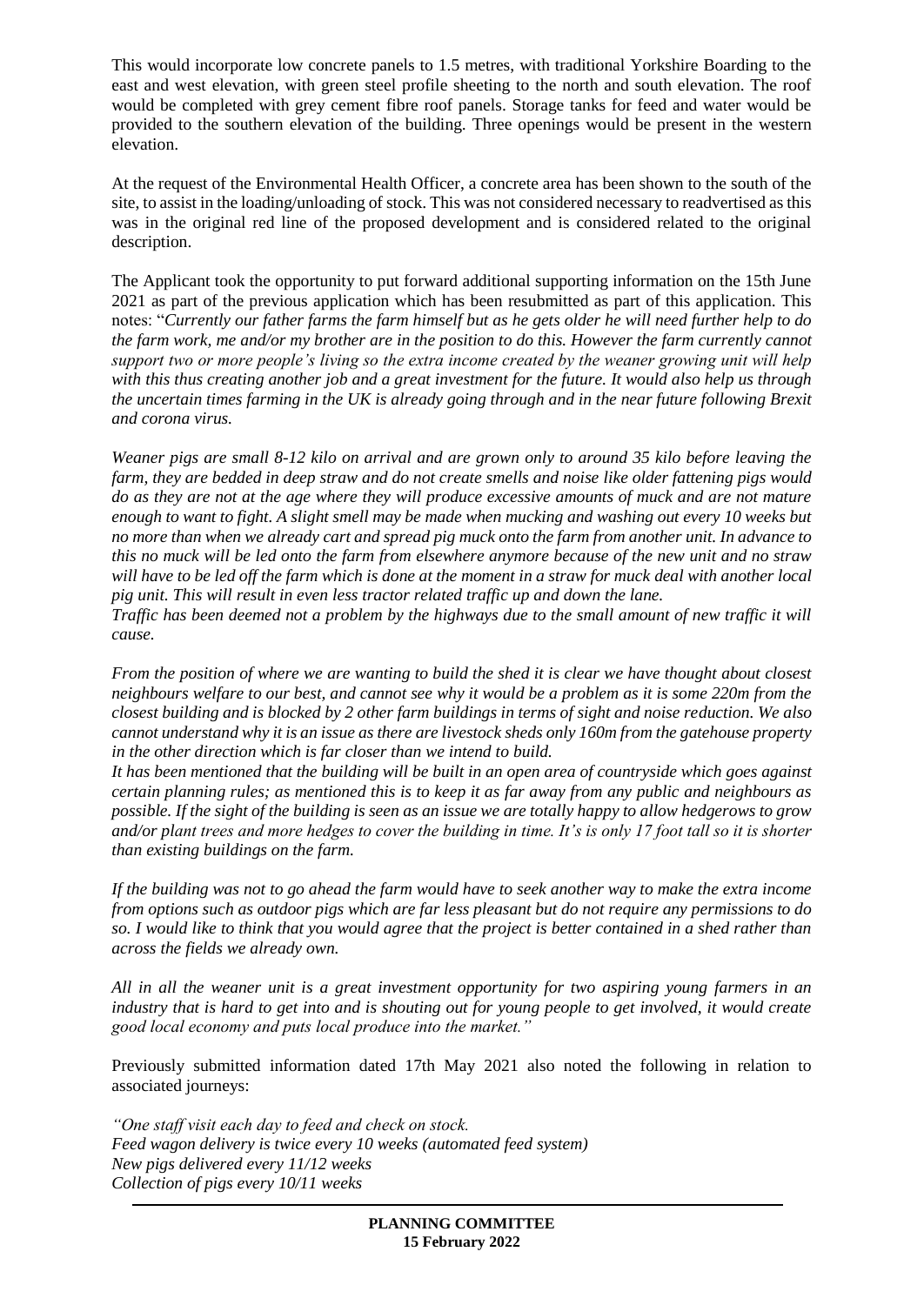*Vehicles numbers Small car/van once per day 2no hgv every 11/12 weeks delivery of pigs 3no hgv every 10/11 weeks collection of pigs 2no hgv every 10 weeks feed deliver"*

# **HISTORY:**

The following is the most relevant planning history:

13/01432/FUL: Erection of an agricultural building for the storage of machinery and grain. Approved. 15/00476/FUL: Erection of agricultural building to store a mobile grain dryer and for grain storage and general agricultural use. Approved.

21/00527/FUL: Erection of an agricultural building to house pigs. Refusal. This application was refused for the following reasons:

*1. The proposed agricultural building, by virtue of its intended use for up to 1000 weaning piglets is considered likely to result in a materially adverse impact upon the residential amenity of the occupiers of the nearest noise sensitive residential dwelling (located approximately 220 metres to the west) as a result of potential excessive noise associated with the housed livestock.* 

*The proposal is therefore contrary to Policy SP20 (Generic Development Management Issues) of the Ryedale Plan - Local Plan Strategy and the National Planning Policy Framework.*

*2. The proposed agricultural building by virtue of its isolated siting from existing farm buildings and significant scale is considered to have a material adverse effect upon the character and appearance of the wider open countryside. This site falls within the Vale of Pickering Landscape Character Area, as identified in Policy SP13 Landscapes of the adopted Ryedale Plan - Local Plan Strategy and the building would be highly visible from public views, including the closely located public rights of way to the south and north west. The proposal is therefore contrary to Policy SP13 (Landscapes), Policy SP16 (Design) and SP20 (Generic Development Management Issues) of the Ryedale Plan - Local Plan Strategy and contrary to the National Planning Policy Framework and the National Planning Policy Framework.*

## **POLICIES:**

Local Plan Strategy -Policy SP1 General Location of Development and Settlement Hierarchy Local Plan Strategy -Policy SP9 The Land-Based and Rural Economy

Local Plan Strategy - Policy SP13 Landscapes Local Plan Strategy - Policy SP16 Design Local Plan Strategy - Policy SP17 Managing Air Quality, Land and Water Resources Local Plan Strategy - Policy SP19 Presumption in Favour of Sustainable Development Local Plan Strategy - Policy SP20 Generic Development Management Issues National Planning Policy Framework National Planning Practice Guidance

## **REPRESENTATIONS**

3 letters of objection have been received in relation to this proposal. They have been partially summarised below but these are available for Members to review in full on the planning file.

1st November 2021 – Occupier of Ryedale Cottages, Main Street, Amotherby

*We live directly inline with the proposed building.*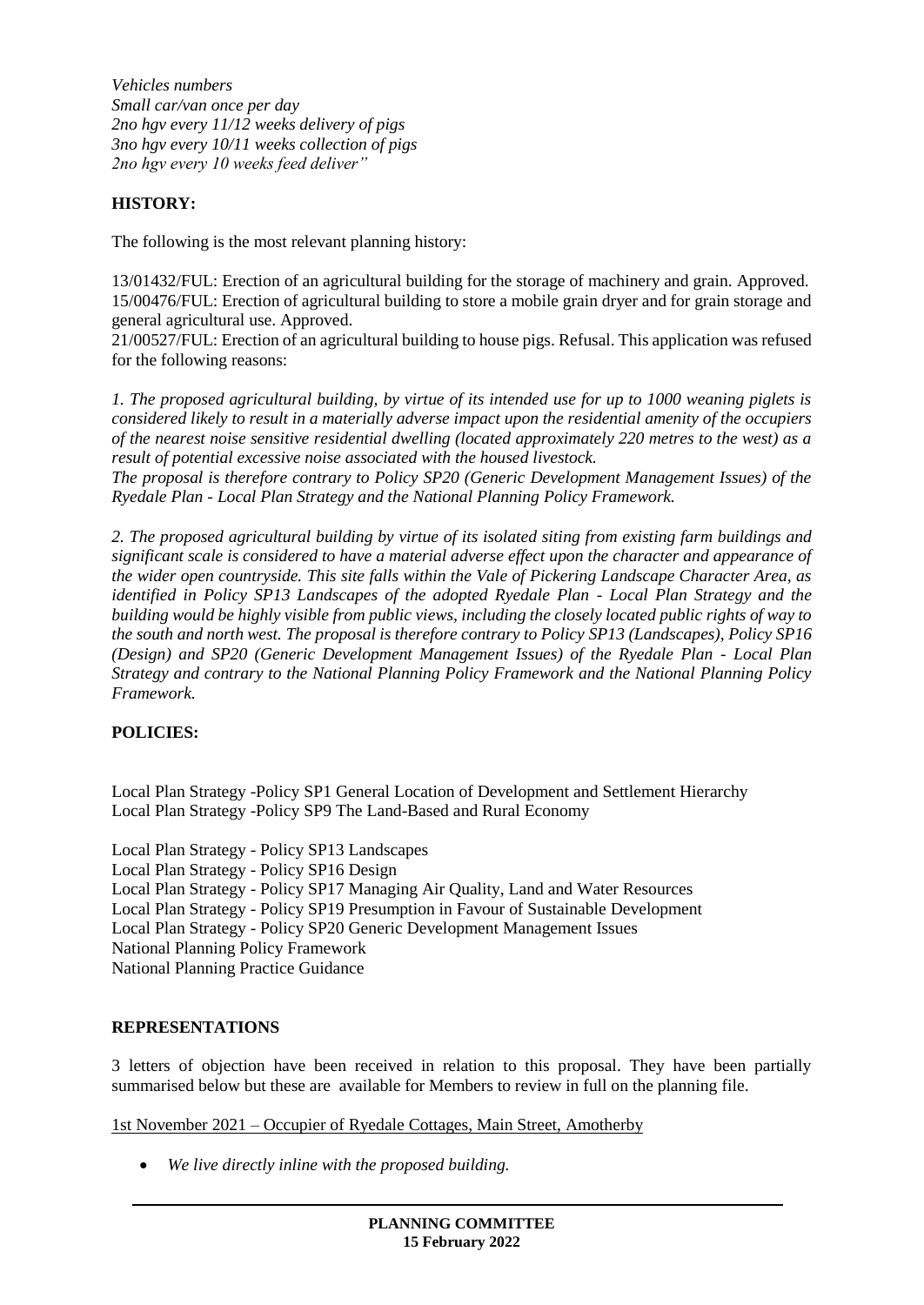- *There are already 2 unsightly buildings that we can see and adding a third will start to make this view very industrial.*
- *Having commented on the first application for this shed and made suggestions for landscaping I can see that these suggestions have been ignored and there are no proposals for dense screening on the South side of the building.*
- *The wind usually comes from the West, so we are directly in line for all noise and smells from this building so for that reason I also object.*
- *I object to more sheds being built in open countryside where there are already 2 large industrial sheds.*
- *I also suggest (if this were to be passed) a condition on this planning application to restrict the age on the pigs grown here. The applicant has stated they will only be housing young pigs. This*
- *needs to be a condition so that in the future it cannot house older and louder animals and cause further problems.*

## 1st November 2021 – Occupier of 2 Ryedale Cottages, Main Street, Amotherby

*We feel it will create a noise and smell nuisance that would mean we would not be able to enjoy being at our property thus negating the Environmental Protection Act of 1990*

### 10th November 2021 – Occupier of The Gate House, Appleton Lane, Objection

\* Their building according to the Town and Country Planning (General Permitted Development) (England) Order 2015 would form a protected building, meaning that this application may well have been required on that basis.

*\* "Noise and Smell – The proposed building some 200m from my home and the use for the housing of pigs will inevitably cause smell and noise to an unacceptable level, particularly in the summer months." \* "Highways – the inevitable increase in the use of the access to and from the building by HGVs will result in an unacceptable impact on the amenity of my property by reason of noise and dust."*

\* It was noted that the poor alignment, poor junctions/ insufficient width/ poor condition/ unsuitable gradients and lack of footways/lighting/turning are considered unsuitable for the traffic that would be generated by this proposal.

\* The proposal is contrary to the National Planning Policy Framework and the Ryedale Plan, Local Plan Strategy. The response proceeds to highlight local and national planning policies, including Paragraph 127 of the NPPF relating to amenity where it notes developments should ensure "a high standard of amenity for existing and future users." Policy SP20 of the Ryedale Plan Local Plan Strategy is also highlighted, specifically relating to character, amenity safety and access parking and servicing.

*"I bought my home as my forever home, for a peaceful, quiet calm life to enjoy. Not to have a pig unit opposite me that will cause noise, smell vermin etc. big wagons turning in front of my property at any time of the day/night that potentially could damage my fence, curb, verge and churn up the road and disturb my life.* 

*This application for the pig unit is having a detrimental affect on my well –being. I am stressed having trouble sleeping. Generally making me feel ill with it all.* 

*This is my home. I cannot financially move to find anything the same as I now have and do not wish to, also should I have to move in the future any pig unit will be detrimental to my ability to sell as who would want to live opposite a piggery. This is my home."*

## **APPRAISAL:**

The key considerations in assessing this application are;

- i) Principle of development
- ii) Character, Form and Landscape Impacts
- iii) Impact upon residential amenity
- iv) Access and Highway Safety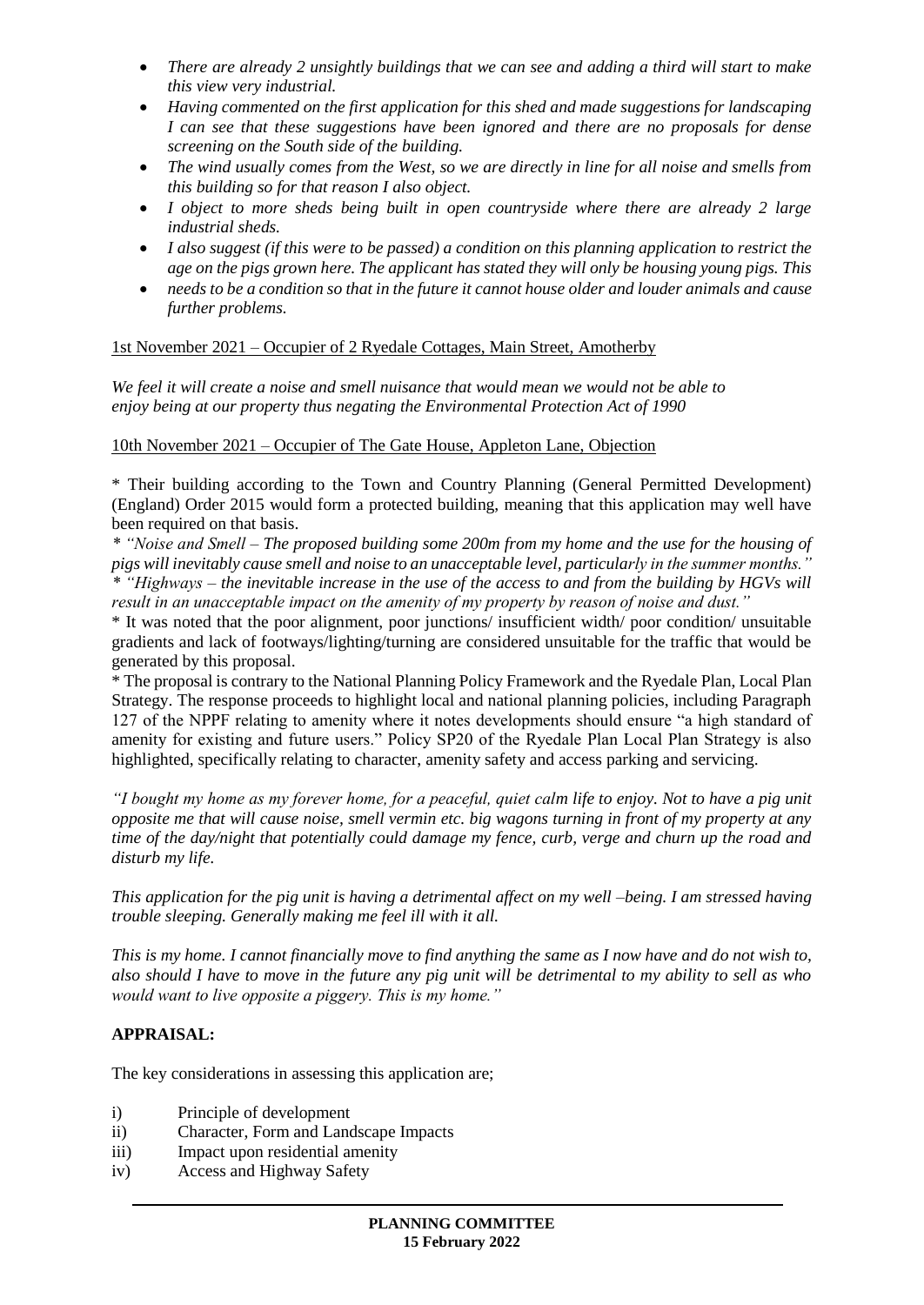## v) Other matters including consultation responses.

## i) Principle of development

Policy SP1 (General Location of Development and Settlement Hierarchy) notes that in all other villages, hamlets and in the open countryside development will be restricted to that 'which is necessary to support a sustainable, vibrant and healthy rural economy and communities.'

Policy SP9 (The Land Based and Rural Economy) of the Ryedale Plan - Local Plan Strategy is supportive of new buildings that are necessary to support land-based activity and a working countryside, including farming. Furthermore the National Planning Policy Framework is supportive of sustainable growth and expansion of all types of business and enterprise in rural areas, through well designed new buildings.

In this instance given that this is an existing and established farm/rural business, the principle of a further agricultural building to support the activity is acceptable. This proposal is considered to be in accordance with Policy SP9 of the Ryedale Plan, Local Plan Strategy, subject to the assessment of the other identified main considerations.

ii) Character, Form and Landscape Impacts

Policy SP13 Landscapes of the Ryedale Plan, Local Plan Strategy notes the Vale of Pickering is one of the District's broad Landscape Character Areas. It confirmed: *development proposals should contribute to the protection and enhancement of distinctive elements of landscape character that are the result of historic and cultural influences, natural features and aesthetic qualities including:*

- *The distribution and form of settlements and buildings in their landscape setting*
- *The pattern and presence of distinctive landscape features and natural elements (including field boundaries, woodland, habitat types, landforms, topography and watercourses.*
- *Visually sensitive skylines, hill and valley sides.*
- *The ambience of the area, including nocturnal character, level and type of activity and tranquillity, sense of enclosure/exposure.*

SP16 Design of the Ryedale Plan, Local Plan Strategy notes*: Development proposals will be expected to create high quality durable places that are accessible, well integrated with their surroundings and which "Reinforce local distinctiveness and… Protect amenity and promote well-being."*

*To reinforce local distinctiveness, the location, siting, form, layout, scale and detailed design of new development should respect the context provided by its surroundings including:*

- *Appropriate materials and traditional construction methods and techniques are used.*
- *Topography and landforms*
- *Views, vistas and skylines that are provided and framed by the above and/or influenced by the position of key historic or landmark buildings and structures.*

Policy SP20: Generic Development Management Issues of the Ryedale Plan, Local Plan Strategy notes:

- *New development will respect the character and context of the immediate locality and the wider landscape/townscape character in terms of physical features and the type and variety of existing uses*
- *Proposed uses and activity will be compatible with the existing ambience of the immediate locality and the surrounding area and with neighbouring land uses and would not prejudice the continued operation of existing neighbouring land uses*

As noted, the proposed building would span approximately 24.3 metres x 27 metres and would have a maximum pitched roof height of approximately 8.4 metres, with an eaves height of approximately 5.18 metres This would incorporate low concrete panels to 1.5metres, with traditional Yorkshire Boarding to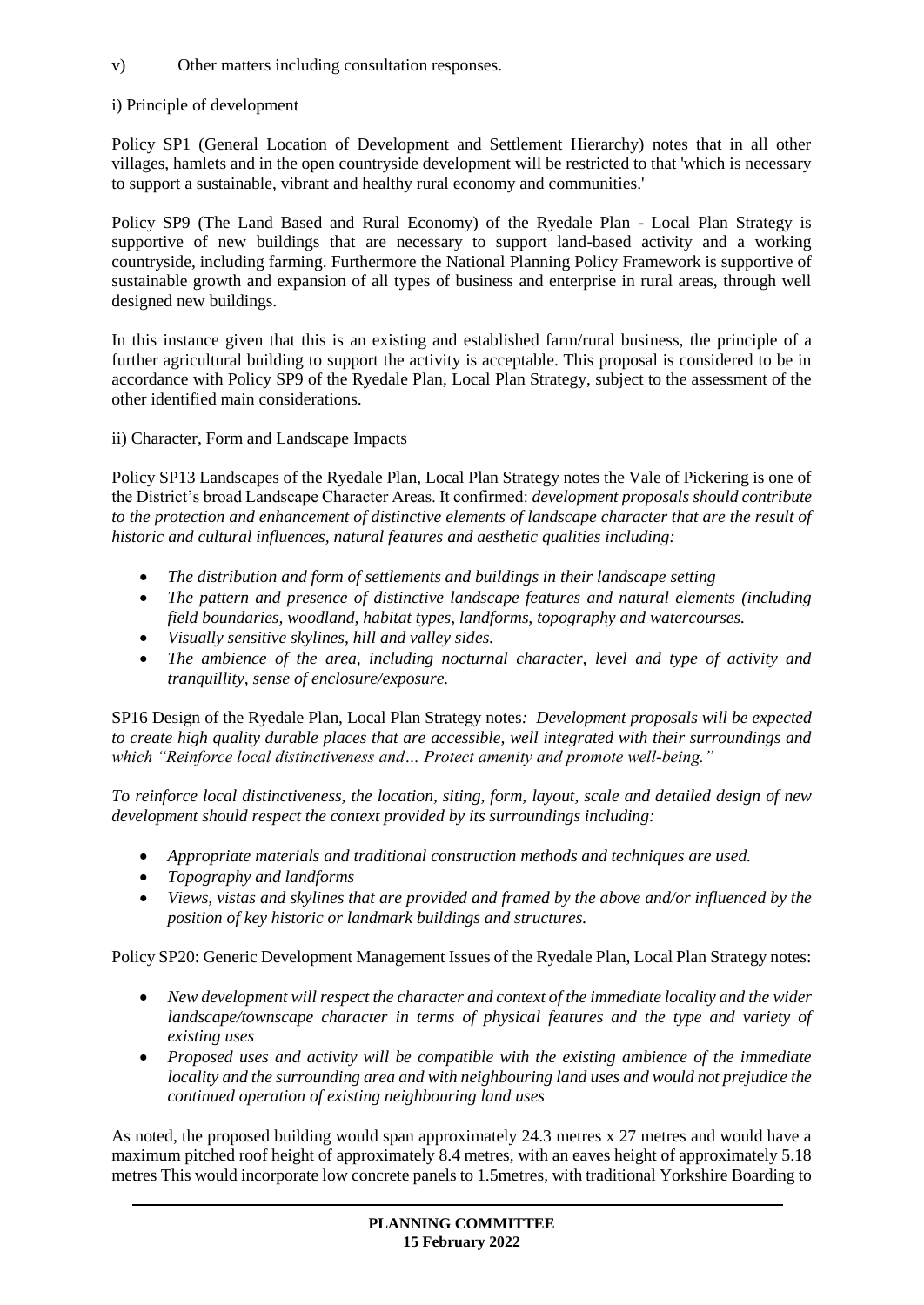the east and west elevation, with green steel profile sheeting to the north and south elevation. The roof would be completed with grey cement fibre roof panels. Storage tanks for feed and water would be provided to the southern elevation of the building.

It was concluded in the previous report that solely in design terms the proposed agricultural building is not considered unacceptable, being of fairly traditional and typical construction, representative of many agricultural developments through the District and this view remains the case.

Concern was however raised that the positioning of this large proposed building (c147 metres to the east of the existing buildings on site) would create visually isolated and disconnected development within the wider open countryside that may have been detrimental to the character and form of the locality. It was also noted that the site itself is on relatively flat, low ground and the land rises to the south, meaning this proposed isolated building would be highly visible from various viewpoints, including the public rights of way in close proximity.

The Case Officer, in pre-decision correspondence with the Agent as part of the last scheme dated 9th June 2021 did acknowledge "*I appreciate that it was perhaps intentional to move this proposed building away from the residential property but this has had the effect of creating a further sporadically placed, isolated building in the midst of what is a particularly open section of the countryside."*

However, as part of this application, a specific Landscape and Visual Impact Assessment has been undertaken and submitted in support of the application. (LVIA Ltd September 2021)

The LVIA has been undertaken in line with the Guidelines for Landscape and Visual Impact Assessment describes and considers all the potential effects of the proposed development and identifies whether this would lead to a positive or adverse impact. This includes an assessment on landscape character impacts, including a baseline study that describes and evaluates the existing landscape and visual resources, focusing on their sensitivity and ability to accommodate change, landscape and visual assessment and visual effects, including sensitivity and magnitude on identified visual receptors, further assessed in light of potential mitigation.

This undertakes analysis from 4 specific views in the locality, including from the public right of way 0.16km to the south (viewpoint 1) and Appleton Lane, 0.39km to the north west (viewpoint 2.) At these points it is noted that the magnitude of change would result in a *"perceptible change to an observer*" but the whilst the sensitivity is high, the magnitude is 'small' and the significance of the effect if notes as moderate, not a material change. It is noted at both these points that the type of effect *"would be comparable to the type of agricultural development that already exists to the west."* The other viewpoints analysed have lower magnitudes of 'small' and 'negligible.' These were from the B1257 looking northwest towards the site at a distance of 0.64km (viewpoint 3) and from the bridleway 25.7/3/2 looking north east towards the site at a distance of 0.99km (viewpoint 4.)

The LVIA concludes the following in sections  $6.1.1 - 6.1.6$ :

*"The scale and nature of the development and its juxtaposition to other agricultural development will have a high landscape character sensitivity and the magnitude of change is small; therefore resulting in a level of landscape effect of moderate/minor (i.e. not a material change).*

*The visual effects are minimal due in most part to dense intervening vegetation between the viewer and site, the topography in the area and the similar agricultural setting of the proposed scheme.*

*For the proposed site and the surroundings during construction, an increase of delivery vehicles and people travelling to the works can be expected. These effects will be short lived however and will not require mitigation during the construction process.*

*The viewpoints assessed showed that the site is at least partly visible from all of the four assessed and that none of these views can be considered subject to a material change. The majority of*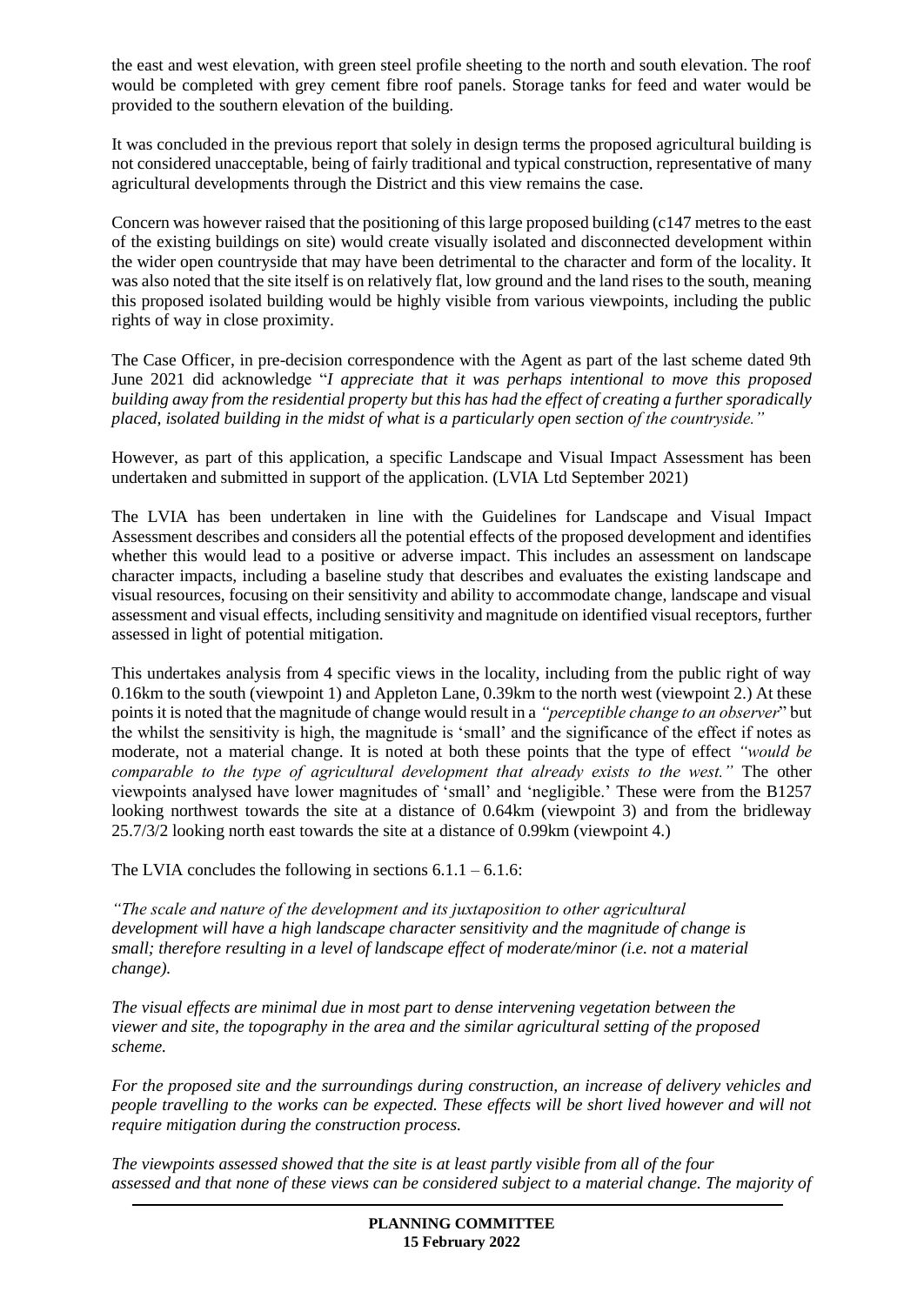*receptors in the local area can be considered high or medium, (users of PRoW, bridleway or road users). The visual impact of the development on the open countryside has been assessed as worst case scenario, as moderate/minor (i.e. not a material change). Views of the site from within the AONB are very limited and any change as a result of the proposal is barely discernible.*

*Mitigation measures would include:*

- *Native tree and hedgerow planting to the site boundaries;*
- *Management and maintenance of existing surrounding hedgerow and trees;*
- *The use of materials for the external envelope of the buildings which minimise potential visual intrusion and follow the local vernacular to aid visual blending, for example green metal sheeting.*

*With suitable mitigation measures, the development will have a minor visual impact and a minor landscape impact (i.e. not a material change)."*

This report will be made available for Members on the annexing.

It is considered that the proposed materials identified are of the type recommended by this report and these are indicated on what would become the approved plans if this proposal were approved.

A proposed site plan with landscaping has been submitted by the Agent, this indicated new hedgerow to the north and west of the building, with gaps in the southern hedgerow to be replanted. This would be in close proximity to the existing eastern hedgerow. This would be completed with native hedgerow plants at 40-60cm high. 13no. additional hedgerow trees are also proposed which would be field maples and English oak varieties, at a minimum height of 1.8 metres which is welcomed. This would be conditioned for completion in the first available planting season following the construction of the building.

A further condition to require full details of any new lighting is also recommended, due to the positioning of this building in the wider open countryside.

It is considered in light of the detail, analysis and conclusions contained within the Landscape and Visual Impact Assessment, the proposal is acceptable on the basis of this robust landscaping scheme and appropriate materials. The original concern relating to character and positioning has therefore been satisfactorily addressed. It is acknowledged that this position, at the greatest distance from neighbouring properties has been chosen on the basis of limiting amenity harm.

iii) Impact upon Residential Amenity

Policy SP20 Generic Development Management Issues of the Ryedale Plan, Local Plan Strategy notes:

- *New development will not have a material adverse impact on the amenity of present or future occupants, the users or occupants of neighbouring land and buildings or the wider community by virtue of its design, use, location and proximity to neighbouring land uses. Impacts on amenity can include, for example, noise, dust, odour, light flicker, loss of privacy or natural daylight or be an overbearing presence*
- *Developers will be expected to apply the highest standards outlined in the World Health Organisation, British Standards and wider international and national standards relating to noise*

As noted above, objections to this scheme have been received from neighbouring residents in relation to loss of amenity, which include noise from pigs, noise from traffic, potential smells associated with the proposed development. As noted above, there has been incoming information from the Applicant outlined above which conveys their views on the more limited impacts associated with weaner pig units.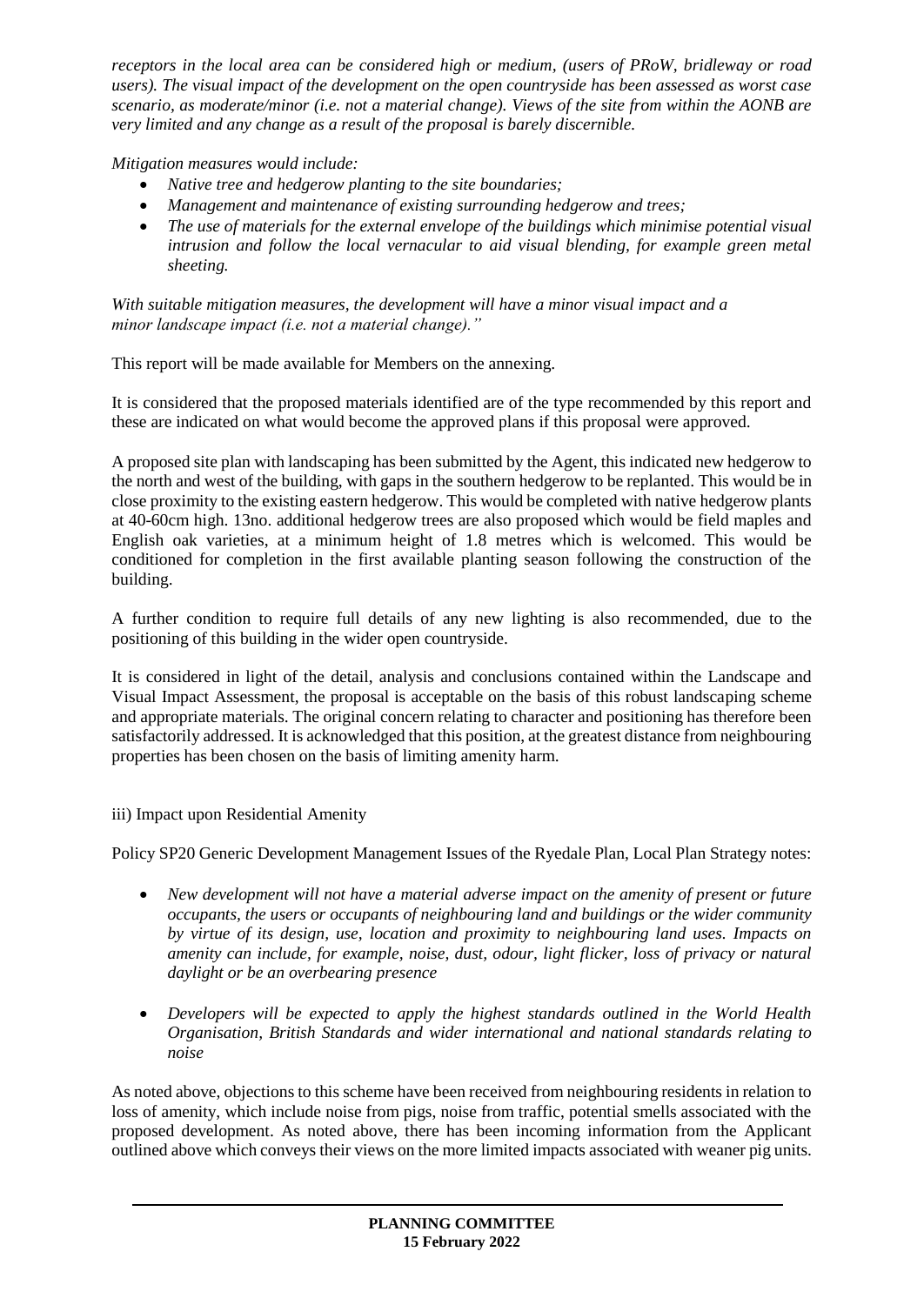The Agent further expanded upon this in the letter dated 11th October 2021: *"A weaner pig unit of for 1000 pigs would be classed as a very small unit based on UK standards. Squealing of pigs is generally associated with anticipation of feed, and this problem has been designed out of modern pig building through the use of automated ad lib feeding systems where feed is constantly available to the pigs. Stress and squealing issues, are generally resulting from aggression between animals, and these issues are more akin to pig finishing units rather than weaner units.*

*Therefore, the response of the Environmental Health Officer, which justifies the first reason for refusal, appears to be based on a misunderstanding of the proposed development. In order to address this reason for refusal, a detailed noise impact assessment has been prepared by Matrix Acoustics, and this report forms part of the planning submission."*

A Noise Impact Assessment (Matrix 8th September 2021) where 7 locations in Appleton le Street/Amotherby were assessed (A-G). The noise impact considered livestock noise emissions (the general and highest individual livestock noise levels were used) and transport noise. The source data of livestock noise was modelled from a similar agricultural building for pigs.

This report concluded that the calculations "*have established that at the nearby dwellings (A - G, Figure 2) the:*

*• General livestock noise levels will be significantly below BS8233 guidance noise limits for external amenity areas* 

*• Livestock noise ingress levels via an open window will be significantly below our*

*suggested noise ingress limit (10dB below BS8233 noise ingress limits)*

*• Livestock generated maximum noise levels will be significantly below WHO's sleep disturbance threshold*

*• Livestock noise emissions will result in a negligible to very low noise impact (Rating*

*Level significantly below the assumed background noise level)*

*• Aggregate of the livestock and transport activities results in:*

 *o Stock collection/deliveries: negligible to low noise impact*

*o Feed deliveries: very low to marginal impact. The marginal impact is considered acceptable when taking into consideration that the feed deliveries only occur during the day, are infrequent and of a short duration and result in very low absolute noise levels (significantly below BS8233 guidance noise limit for external amenity areas and results in noise ingress levels via an open window below our suggested noise ingress limits)*

*On the basis livestock noise emissions will not adversely affect health and wellbeing and the aggregate livestock and transport Rating Levels will not result in a BS4142 adverse noise impact, we conclude that the proposed development is acceptable with regard to noise."*

The Council's Environmental Health Officer reviewed this and directly requested an updated report from the Agent in relation to expansion upon the original calculations/justifications made with the report. This updated was received on the 8th December 2021.

The Environmental Health Officer confirmed in an email dated 27th January 2022 that "*Having assessed the Noise Impact Assessment Acoustic Reports M2137/R01 Sept 2021 and M2137R01A Dec 2021 submitted by Matrix Acoustic Design Consultants in support of this application I recommend that the following conditions be included to protect the amenity of neighbouring properties:*

*\* Pigs limited to 1000 weaners (less than 40Kg) and to be kept within the building at all times*

*\* The building to be served by an automatic feeding system*

*\* HGV loading/unloading of stock via a concrete apron to the west of the building*

*\* HGV feed delivery to a silo located to the south of the building*

*\* HGV visits limited to day period only (7.00am to 7.00pm)*

*\* Weather protection measures e.g. windbreak mesh, identified in the acoustic report to be implemented to reduce noise from the pigs*

*I would also recommend that a manure management plan be implemented to again protect the amenity*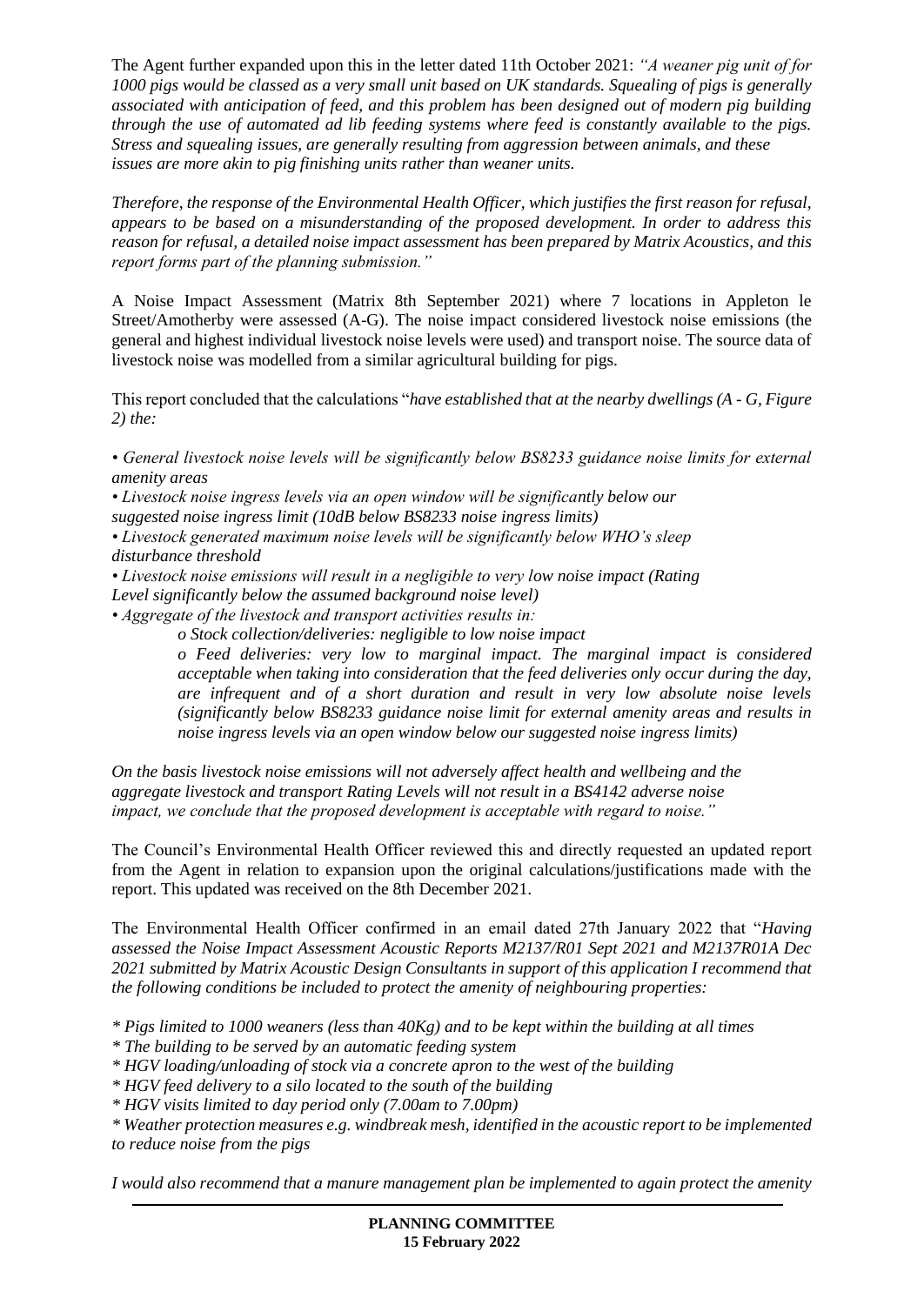### *of neighbouring properties."*

In light of this, the Case Officer contacted the Agent to highlight this response discuss the submission of a Manure Management Plan and updated elevations to include the windbreak mesh, as well as the inclusion of a concrete apron as requested and details of landscaping.

The Agent responded on the 3rd February 2022 with an updated landscaping plan as detailed above, also showing a concrete apron to the south. They noted "*I have asked the noise consultant to amend the report, as the reference to gale breakers is an error. The proposed building has timber boarded walls (which will actually be better for noise suppression). Please can you condition the Manure Management Plan, as we will need a consultant to prepare this."*

The Environmental Health Officer was consulted on these points and noted on the 4th February 2022 "Happy to accept a concrete apron to the south of the proposed building and to remove the condition pertaining to the provision of windbreak mesh (Gale Breakers).

It was noted in the previous report that "*The aspects in relation to noise from vehicles following receipt of the additional information from the Agent in relation to journeys was however considered acceptable and the potential odour was also considered by the EHO to be potentially surmountable."* The Environmental Health Officer in assessing this specific scheme has been able to review the anticipated associated number of journeys and vehicle types that would be associated with this development outlined above and has recommended the relevant condition to limit HGV journeys to appropriate daytime hours.

It is therefore noted that subject to these recommended conditions highlighted above, including the submission of a Manure Management Plan prior to the introduction of animals onto the site that the previous concern in relation to adverse noise associated with the proposed development has been overcome.

## iv) Access and Highway Safety

North Yorkshire County Council Highways Team confirmed "*There are no local highway authority objections to the proposed development."*

The Highways Officer also noted *"I would draw your attention to Condition 05 of approval 15/00476/FUL, which has yet to be implemented."* This will be included as an informative on the decision notice and this will be highlighted to the Planning Enforcement Officer for further monitoring.

It is therefore not considered that this proposal is unacceptable in terms of access or highway safety, in accordance with Policy SP20 of the Ryedale Plan, Local Plan Strategy.

v) Other matters including consultation responses

It is noted that the surface water would be drained to soakaway. The site just falls within the area covered by the Vale of Pickering IDB. Further detail from the Agent on the 4th February 2022 noted *"It's proposed to manage the drainage through infiltration only so no links to field drainage or idb assets*." This is considered acceptable.

## Conclusion

It is considered that the original two reasons for refusal as part of the earlier refusal have been satisfactorily addressed, through the submission of additional supporting material undertaken by specialists and the inclusion of specific conditions.

It is therefore considered that the proposed development is in accordance with Policies SP1, SP9, SP13, SP16 and SP20 of the Ryedale Plan, Local Plan Strategy.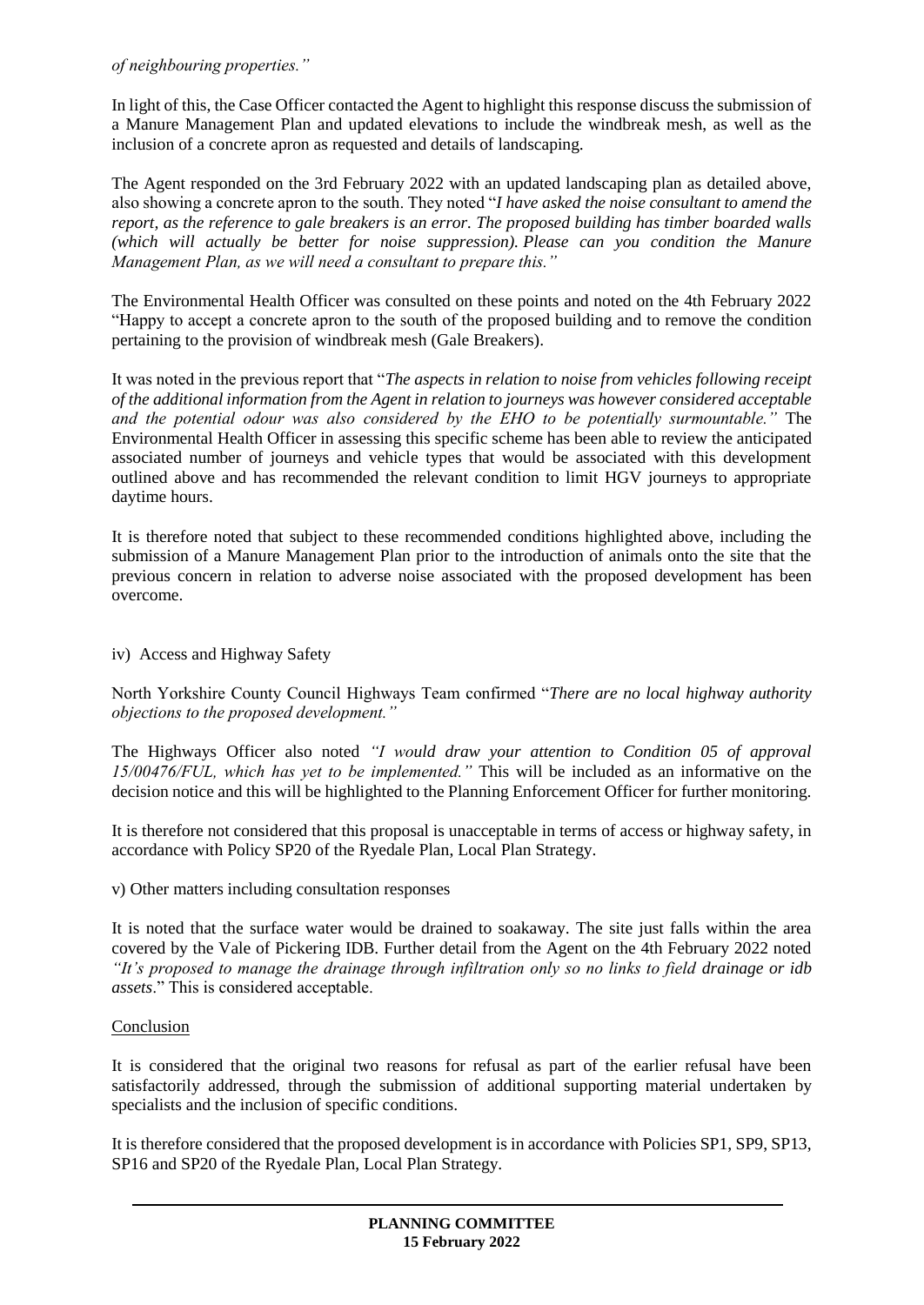#### **RECOMMENDATION: Approval**

1 The development hereby permitted shall be begun on or before.

Reason: To ensure compliance with Section 51 of the Planning and Compulsory Purchase Act 2004

2 The development hereby permitted shall be carried out in accordance with the following approved documents/plan(s):

Site Location Plan Proposed Elevations, Floor and Block Plan (Drawing no. KT202103-1) Site Plan with Landscaping Proposals (Drawing no. IP/KRT/01)

Reason: For the avoidance of doubt and in the interests of proper planning.

3 Prior to its installation, full details of all new lighting within the application site shall be submitted to and agreed in writing by the Local Planning Authority. This shall include full details of types of lighting including levels of illumination.

Reason: To ensure appropriate lighting is secured within this area of wider open countryside and to prevent harm to visual amenity, in accordance with the aims of Policy SP13 Landscapes and Policy SP20 Generic Development Management Issues of the Ryedale Plan, Local Plan Strategy.

4 Unless otherwise agreed in writing by the Local Planning Authority, the approved landscaping scheme is as detailed on the 'Site Plan with Landscaping Proposals' drawing - IP/KRT/01 and the details contained within email from the Agent dated 4th February 2022 relating to hedge planting heights. All planting, seeding and/or turfing comprised in the above scheme shall be carried out during the first planting season following the commencement of the development, and any trees or plants which within a period of five years from the completion of development die, are removed, or become seriously damaged or diseased shall be replaced in the next planting season with others of similar size and species, unless the Local Planning Authority gives written consent to any variation.

Reason: To protect visual amenity and the character of the area and to ensure a satisfactory environment having regard to SP13 and SP20 of the Ryedale Plan, Local Plan Strategy.

5 Unless otherwise agreed in writing with the Local Planning Authority, this building shall house a maximum of 1000 weaner pigs (at a weight of less than 40Kg) and these animals shall be kept within the building at all times

Reason: To prevent harm to neighbouring amenity by virtue of noise impacts in accordance with Policy SP20 Generic Development Management Issues of the Ryedale Plan, Local Plan Strategy.